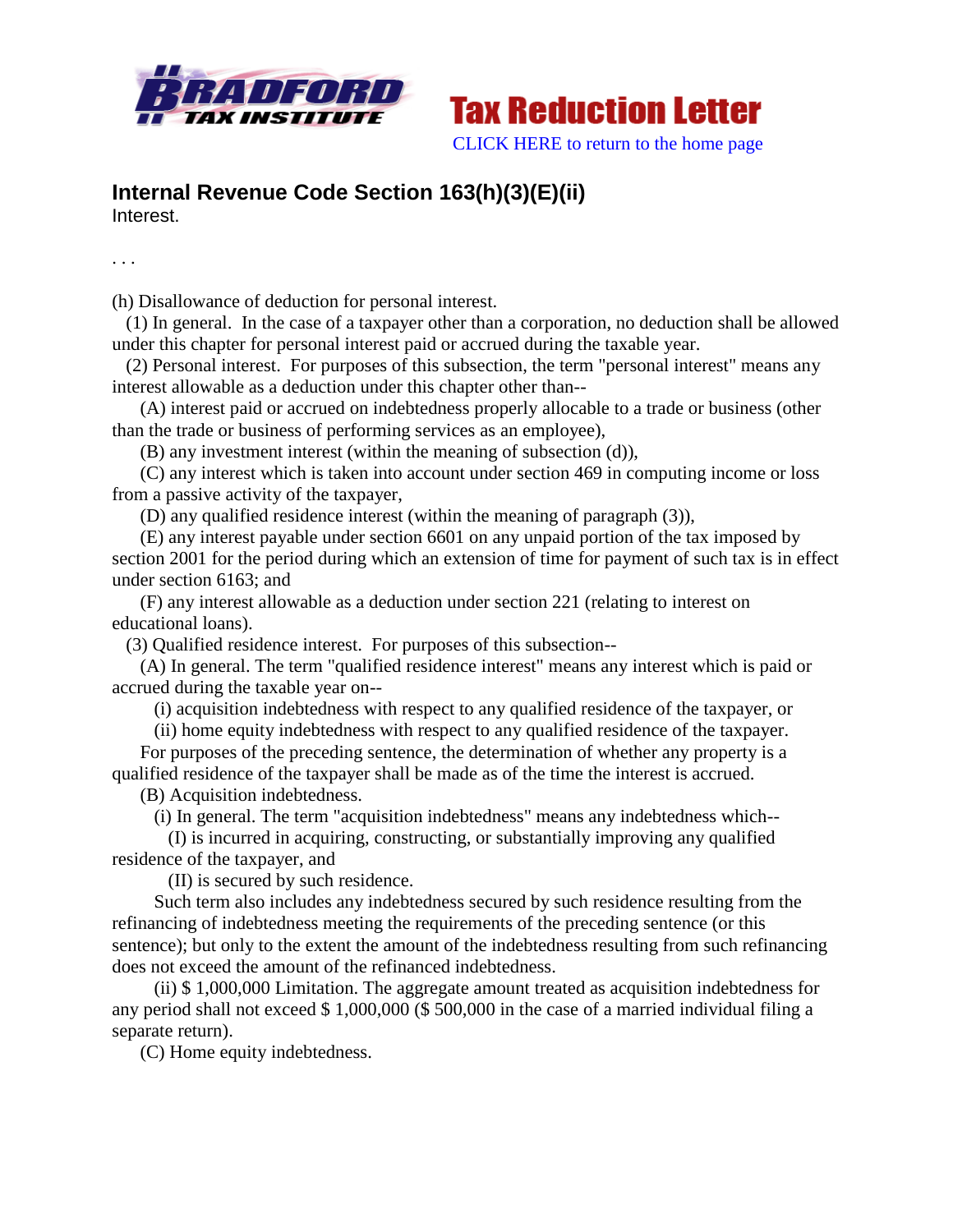(i) In general. The term "home equity indebtedness" means any indebtedness (other than acquisition indebtedness) secured by a qualified residence to the extent the aggregate amount of such indebtedness does not exceed--

(I) the fair market value of such qualified residence, reduced by

(II) the amount of acquisition indebtedness with respect to such residence.

 (ii) Limitation. The aggregate amount treated as home equity indebtedness for any period shall not exceed \$ 100,000 (\$ 50,000 in the case of a separate return by a married individual).

(D) Treatment of indebtedness incurred on or before October 13, 1987.

(i) In general. In the case of any pre-October 13, 1987, indebtedness--

(I) such indebtedness shall be treated as acquisition indebtedness, and

(II) the limitation of subparagraph (B)(ii) shall not apply.

 (ii) Reduction in \$ 1,000,000 limitation. The limitation of subparagraph (B)(ii) shall be reduced (but not below zero) by the aggregate amount of outstanding pre-October 13, 1987, indebtedness.

 (iii) Pre-October 13, 1987, indebtedness. The term "pre-October 13, 1987, indebtedness" means--

 (I) any indebtedness which was incurred on or before October 13, 1987, and which was secured by a qualified residence on October 13, 1987, and at all times thereafter before the interest is paid or accrued, or

 (II) any indebtedness which is secured by the qualified residence and was incurred after October 13, 1987, to refinance indebtedness described in subclause (I) (or refinanced indebtedness meeting the requirements of this subclause) to the extent (immediately after the refinancing) the principal amount of the indebtedness resulting from the refinancing does not exceed the principal amount of the refinanced indebtedness (immediately before the refinancing).

 (iv) Limitation on period of refinancing. Subclause (II) of clause (iii) shall not apply to any indebtedness after--

(I) the expiration of the term of the indebtedness described in clause (iii)(I), or

 $(II)$  if the principal of the indebtedness described in clause  $(iii)(I)$  is not amortized over its term, the expiration of the term of the 1st refinancing of such indebtedness (or if earlier, the date which is 30 years after the date of such 1st refinancing).

(E) Mortgage insurance premiums treated as interest.

 (i) In general. Premiums paid or accrued for qualified mortgage insurance by a taxpayer during the taxable year in connection with acquisition indebtedness with respect to a qualified residence of the taxpayer shall be treated for purposes of this section as interest which is qualified residence interest.

 (ii) Phaseout. The amount otherwise treated as interest under clause (i) shall be reduced (but not below zero) by 10 percent of such amount for each \$ 1,000 (\$ 500 in the case of a married individual filing a separate return) (or fraction thereof) that the taxpayer's adjusted gross income for the taxable year exceeds \$ 100,000 (\$ 50,000 in the case of a married individual filing a separate return).

 (iii) Limitation. Clause (i) shall not apply with respect to any mortgage insurance contracts issued before January 1, 2007.

(iv) Termination. Clause (i) shall not apply to amounts--

(I) paid or accrued after December 31, 2013, or

(II) properly allocable to any period after such date.

(4) Other definitions and special rules. For purposes of this subsection--

(A) Qualified residence.

(i) In general. The term "qualified residence" means--

(I) the principal residence (within the meaning of section 121) of the taxpayer, and